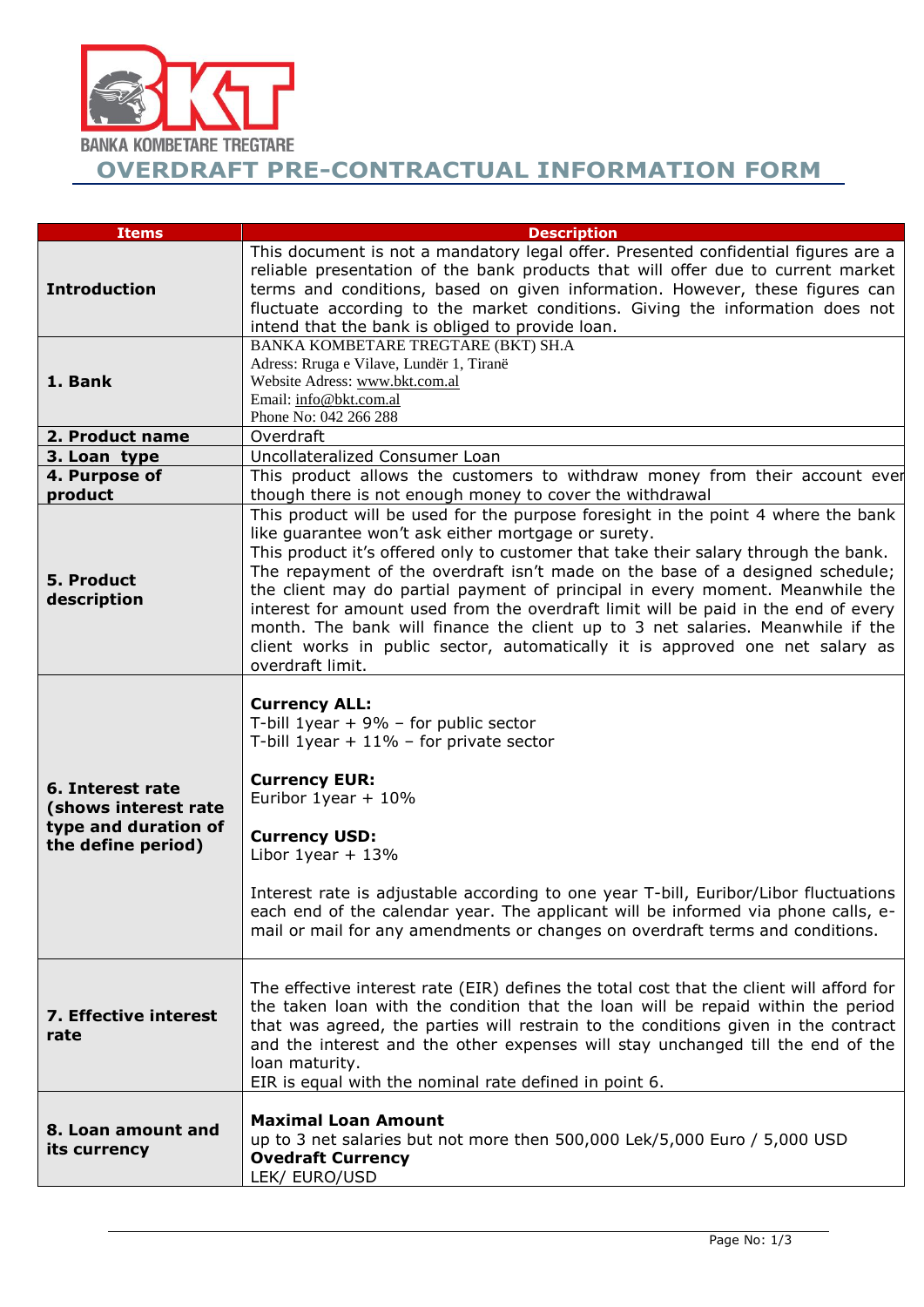

| 9. Loan contract<br>maturity for<br><b>Overdraft</b>                          | <b>Max. Maturity</b> - Until the moment the client will interrupt the work relations<br>with the employer and the salary payment is not done anymore through the<br>Bank.                                                                                                                                                                                                                                                                                                                                                                                                                                                                                                                                                                                                                                                                                                                                                                |
|-------------------------------------------------------------------------------|------------------------------------------------------------------------------------------------------------------------------------------------------------------------------------------------------------------------------------------------------------------------------------------------------------------------------------------------------------------------------------------------------------------------------------------------------------------------------------------------------------------------------------------------------------------------------------------------------------------------------------------------------------------------------------------------------------------------------------------------------------------------------------------------------------------------------------------------------------------------------------------------------------------------------------------|
| 10. Disbursement of<br>the loan                                               | Overdraft limit will be granted to Customer salary account and his usage will<br>create a debit balance in this account.                                                                                                                                                                                                                                                                                                                                                                                                                                                                                                                                                                                                                                                                                                                                                                                                                 |
| 11. Number and<br>frequency of loan<br>installments for<br><b>Overdraft</b>   | The payments can be done in different periods and amounts according to customer<br>preferences.                                                                                                                                                                                                                                                                                                                                                                                                                                                                                                                                                                                                                                                                                                                                                                                                                                          |
|                                                                               | It is not foreseen the repayment with monthly installments.                                                                                                                                                                                                                                                                                                                                                                                                                                                                                                                                                                                                                                                                                                                                                                                                                                                                              |
| 12. Value of each<br>installment to repay<br>the loan for<br><b>Overdraft</b> | The interest is calculated at the end of each month for the amount used and days used.<br>This amount is debited from the customer's account at the end of the month.<br>The principal and the interest calculated can be paid in every moment according to<br>customer preferences.                                                                                                                                                                                                                                                                                                                                                                                                                                                                                                                                                                                                                                                     |
| 13. Repayment<br>schedule (repayment<br>plan)                                 | Interst = $\sum$ Limit Used * Interest Rate /360 * Days Used                                                                                                                                                                                                                                                                                                                                                                                                                                                                                                                                                                                                                                                                                                                                                                                                                                                                             |
| 14. Additional costs<br>irreversible in cases<br>when they are<br>applicable  | Not applied                                                                                                                                                                                                                                                                                                                                                                                                                                                                                                                                                                                                                                                                                                                                                                                                                                                                                                                              |
| 15. Other additional<br>costs                                                 | Not applied                                                                                                                                                                                                                                                                                                                                                                                                                                                                                                                                                                                                                                                                                                                                                                                                                                                                                                                              |
| 16. Prepayment (if<br>applicable)                                             | Not applied                                                                                                                                                                                                                                                                                                                                                                                                                                                                                                                                                                                                                                                                                                                                                                                                                                                                                                                              |
| 17. Formal<br>notifications<br>between parties                                | All the notifications, communications between parties will be done in a written<br>form and submitted direct to the customer or sent by priority mail at address<br>specified on the Loan Agreement, or whenever it is possible through a consistent<br>communication mean (e-mail specified on the Loan Agreement, floppy disc, CD-<br>ROM, DVD, mail box)<br>The Borrower declares and agrees that all the notifications sent to the specified<br>addresses will be considered received from him/her. The Borrower may submit<br>his/her complains to the Bank regarding the received notifications within a period<br>of 15 calendar days.<br>The Borrower is obliged to notify the Bank for any changes in his/her addresses<br>within 15 calendar days of the change. As long as he/her has not given notice on<br>the new address, the Borrower does not have the right to deny the notifications<br>sent to the previous address. |
| 18. Right to withdraw<br>from the Loan<br><b>Agreement</b>                    | Borrower has the right to withdraw from the Overdraft agreement a calendar<br>period of 14 days. This period starts from the date of signing of this agreement.<br>In cases when the overdraft limit is opened in customer account and the latter<br>exercises his right to withdraw from the overdraft agreement, then the borrower<br>accepts and commits to repay the used overdraft (principal) and all due amounts<br>for interests and/or penalties, as well as other possible expenses of the bank                                                                                                                                                                                                                                                                                                                                                                                                                                |